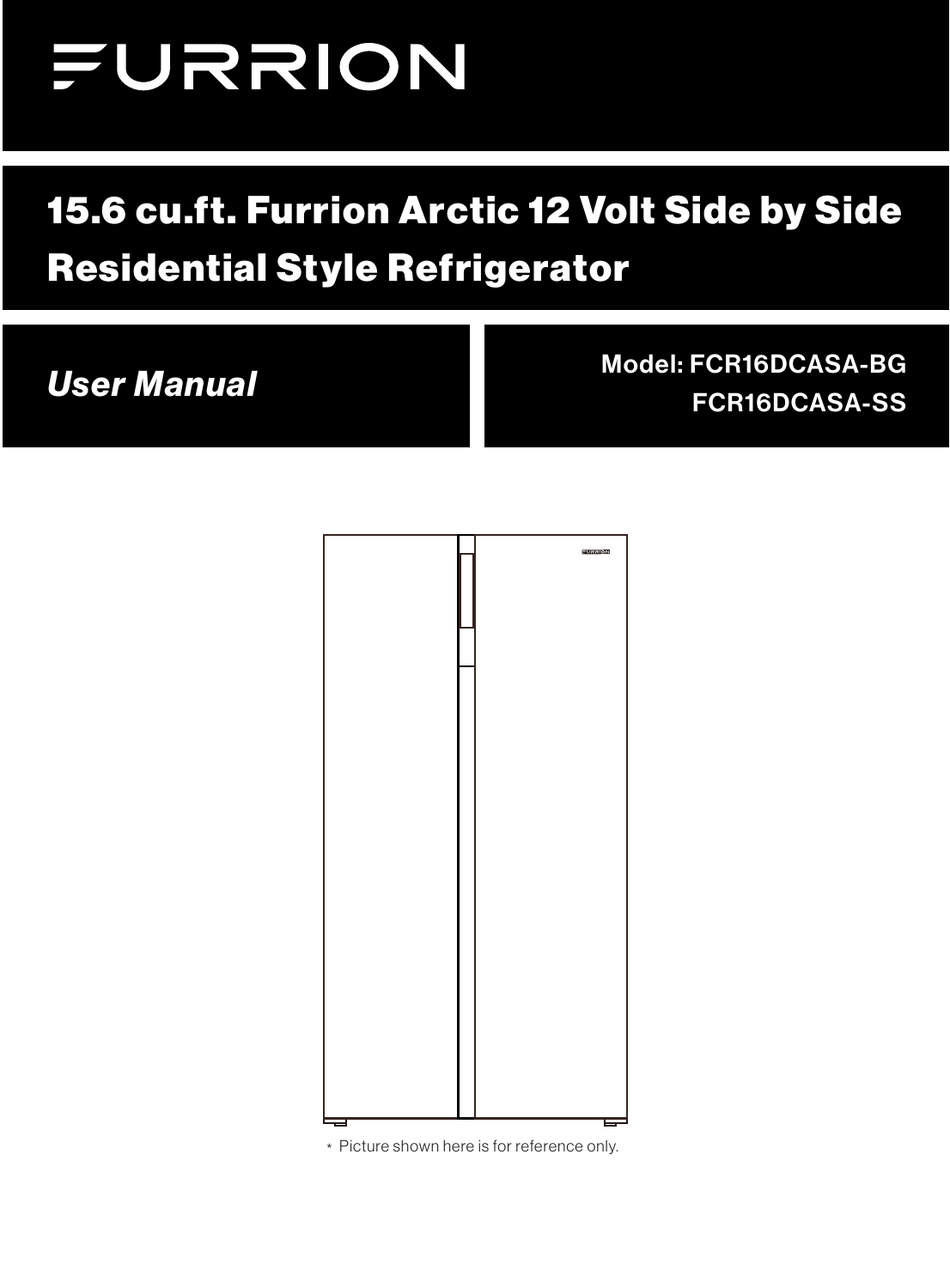Thank you and congratulations for purchasing this Furrion product. Before operating your new product, please read these instructions carefully. This instruction manual contains information for safe use, installation and maintenance of the product. Please keep this instruction manual in a safe place for future reference. This will ensure safe use and reduce the risk of injury. Be sure to pass on this manual to new owners of this product.

The manufacturer does not accept responsibility for any damages due to not observing these instructions.

# **Table of Contents**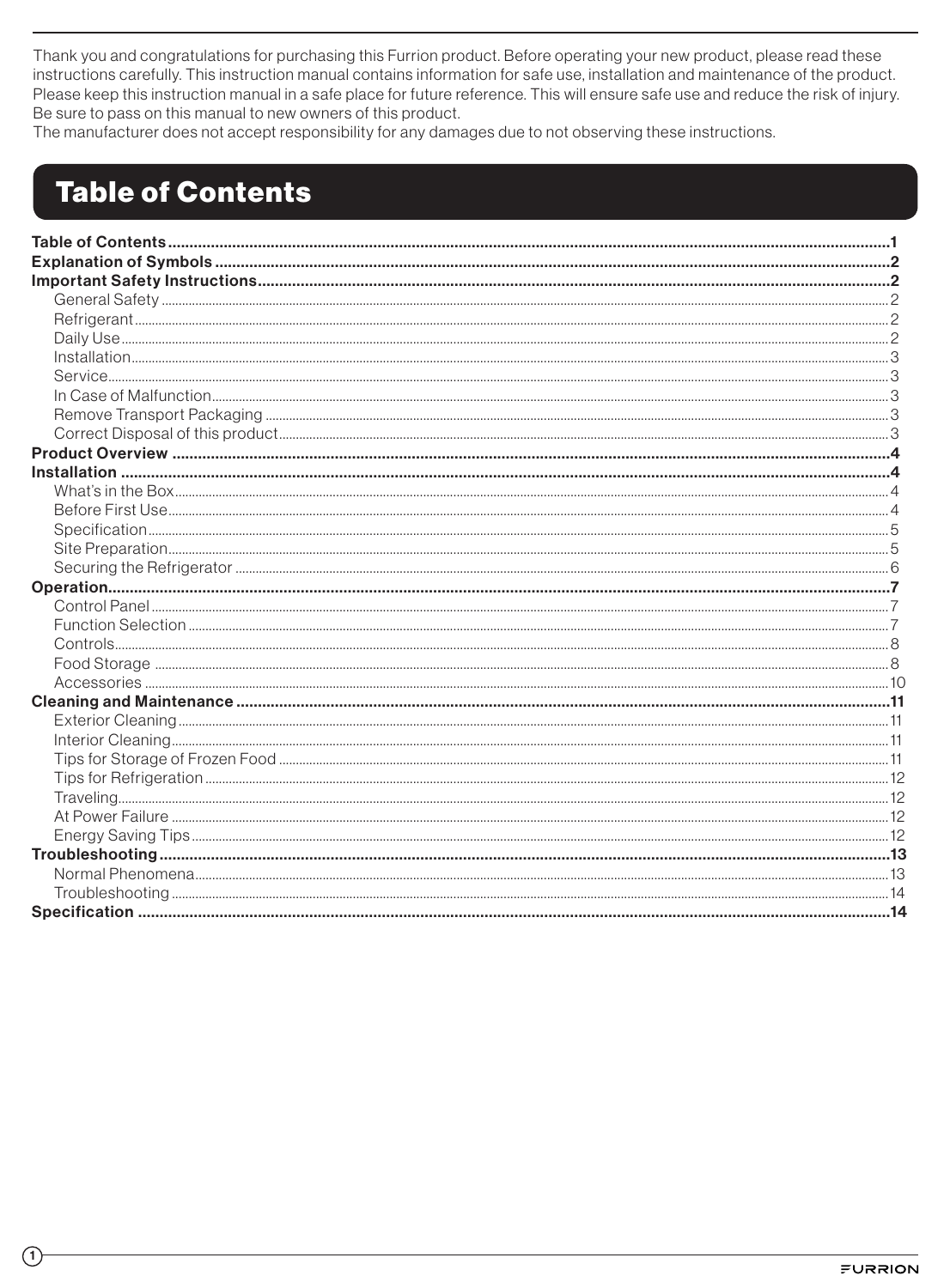# <span id="page-2-0"></span>Explanation of Symbols

This manual has safety information and instructions to help you eliminate or reduce the risk of accidents and injuries. Always respect all safety warnings identified with these symbols. A signal word will identify safety messages and property damage messages, and will indicate the degree or level of hazard seriousness.

# **A DANGER**

Indicates an imminently hazardous situation which, if not avoided, will result in death or serious injury.

# Important Safety Instructions

# General Safety

# **A** WARNING

- This appliance is intended to be used in household and similar applications such as:
	- − Residential, mobile and recreational living homes.
	- Staff kitchen areas in shops, offices and other working environments;
	- − Farm houses and by clients in hotels, motels and other residential type environments;
	- Bed and breakfast type environments;
	- − Catering and similar non-retail applications.
- Do not store explosive substances such as aerosol cans with a flammable propellant in this appliance.
- If the supply cord is damaged, it must be replaced by the manufacturer, its service agent or similarly qualified persons in order to avoid a hazard.
- Keep ventilation openings, in the appliance enclosure or in the built-in structure, clear of obstruction.
- Do not use mechanical devices or other means to accelerate the defrosting process, other than those recommended by the manufacturer.
- Do not damage the refrigerant circuit.
- Do not use electrical appliances inside the food storage compartments of the appliance, unless they are of the type recommended by the manufacturer.
- The refrigerant and insulation blowing gas are flammable. When disposing of the appliance, do so only at an authorized waste disposal center. Do not expose to flame.
- When positioning the appliance, ensure the supply cord is not trapped or damaged.
- Do not locate multiple portable socket-outlets or portable power supplies at the rear of the appliance.
- To avoid a hazard due to instability of the appliance, it must be fixed in accordance with the instructions.

# **A WARNING**

Indicates a potentially hazardous situation which, if not avoided, could result in death or serious injury.

# **A CAUTION**

Indicates a potentially hazardous situation which, if not avoided, may result in minor or moderate personal injury, or property damage.

## **Refrigerant**

# **A DANGER**

#### RISK OF FIRE OR EXPLOSION

- Flammable refrigerant used. Do not use mechanical devices to defrost refrigerator. Do not puncture refrigerant tubing.
- Flammable refrigerant used. To be repaired only by trained service personnel. Do not puncture refrigerant tubing.

# **A** CAUTION

#### RISK OF FIRE OR EXPLOSION

- Flammable refrigerant used. Consult repair manual/ owner's guide before attempting to service this product. All safety precautions must be followed.
- Dispose of property in accordance with federal or local regulations. Flammable refrigerant used.
- Risk of fire or explosion due to puncture of refrigerant tubing; Follow handling instructions carefully. Flammable refrigerant used.

The refrigerant isobutane (R600a) is contained within the



refrigerant circuit of the appliance, a natural gas with a high level of environmental compatibility, which is nevertheless flammable.

During transportation and installation Risk of Fire of the appliance, be certain that none of the components of the refrigerant circuit become damaged.

- If the refrigerant circuit should become damaged:
	- − Avoid open flames and sources of ignition;
	- − Thoroughly ventilate the room in which the appliance is situated.

# Daily Use

● This appliance is not intended for use by persons (including children) with reduced physical, sensory or mental capabilities, or lack of experience and knowledge, unless they have been given supervision or instruction concerning use of the appliance by a person responsible for their safety.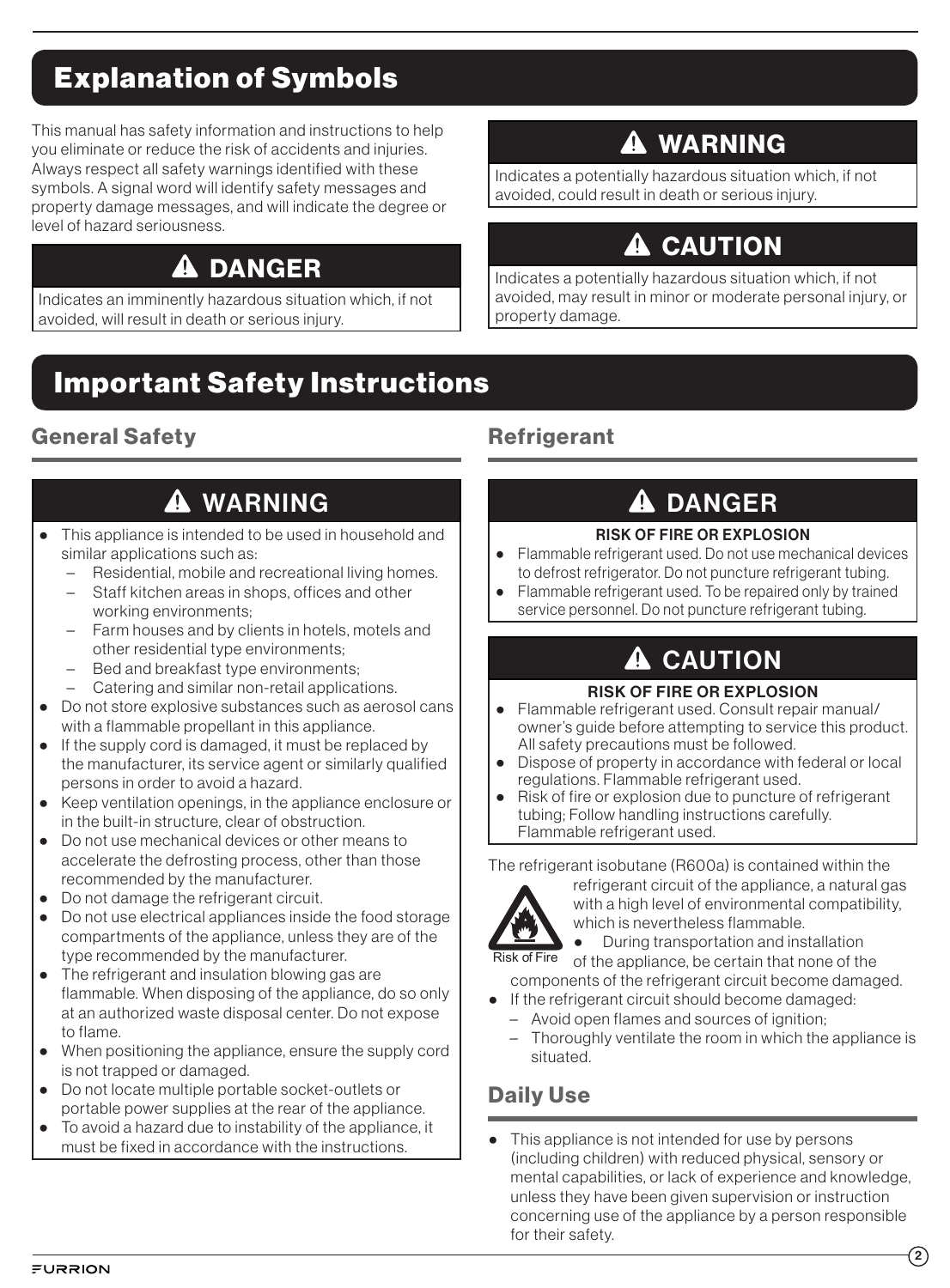- <span id="page-3-0"></span>● Do not store flammable gas or liquids in the appliance as there is a risk of an explosion.
- Bo not operate any electrical appliances in the appliance (e.g. electric ice cream makers, mixers etc.).
- Do not place hot items near the plastic components of this appliance.
- Do not place food products directly against the air outlet on the rear wall.
- Store prepacked frozen food in accordance with the frozen food manufacturer's instructions.
- The appliance manufacturers storage recommendations should be strictly adhered to. Refer to relevant instructions for storage.
- Do not place carbonated or fizzy drinks in the freezer compartment as it creates pressure in the container, which may cause it to explode, resulting in damage to the appliance.
- Frozen food can cause frost burns if consumed straight from the freezer compartment.
- Do not place the appliance in direct sunlight.
- Keep burning candles, lamps and other items with naked flames away from the appliance as not to set the appliance on fire.
- The appliance is intended for keeping food stuff and/ or beverages in normal household as explained in this instruction booklet.
- The appliance is heavy. Care should be taken when moving it.
- Do not remove or touch items from the freezer compartment if your hands are damp/wet, as this could cause skin abrasions or frost/freezer burns.
- Never use the base, drawers, doors etc. to stand on or as supports.
- Frozen food must not be refrozen once it has been thawed out.
- Do not consume ice Popsicles or ice cubes straight from the freezer as this can cause freezer burn to the mouth and lips.
- To avoid items falling and causing injury or damage to the appliance, do not overload the door racks or put too much food in the crisper drawers.
- Never cover or obstruct the ventilation slots on the appliance.

# Installation

- For electrical connection carefully follow the instructions given in this manual.
- Unpack the appliance and check if there are damages on it. Do not connect the appliance if it is damaged. Report possible damages immediately to the place you bought it. In this case retain packing.
- It is advisable to wait at least four hours before connecting the appliance to allow the oil to flow back in the compressor.
- Adequate air circulation should be around the appliance, lacking this leads to overheating. To achieve sufficient ventilation, follow the instructions relevant to installation. Wherever possible the back of the product should not be too close to a wall to avoid touching or catching warm parts (compressor, condenser) to prevent the risk of a fire, follow the instructions relevant to installation.
- The appliance must not be located close to radiators or cookers.

#### Service

- Any electrical work required to do the servicing of the appliance should be carried out by qualified electrician or competent person.
- This product must be serviced by an authorized Service Centre, and only genuine spare parts must be used.

### In Case of Malfunction

- If a malfunction occurs on the appliance, please look first in the "Troubleshooting" section of these instructions. If the information given there does not help, please do not perform any further repairs yourself.
- Under no circumstance should you attempt to repair the appliance yourself. Repairs carried out by inexperienced persons may cause injury or serious malfunctioning.

## Remove Transport Packaging

The appliance and the interior fittings are protected for transportation. Pull off the adhesive tape on the left and right side of the door. You can remove any remnants of adhesive using mineral spirit. Remove all adhesive tape and packing pieces from the interior of the appliance.

# Correct Disposal of this product

# WARNING

#### RISK OF CHILD ENTRAPMENT

Before you throw away your old refrigerator or freezer:

- − Take off the doors
- − Leave the shelves in place so that children may not easily climb inside.

To prevent possible harm to the environment or human health from uncontrolled waste disposal, recycle it responsibly to promote the sustainable reuse of material resources. To return your used device, please use the return and collection systems or contact the retailer where the product was purchased. They can take this product for environmental safe recycling.

- Redundant appliances should not be disposed of with normal household waste but delivered to a collection and recycling center for electronic equipment. A symbol shown on the product, the instruction manual or the packaging shows that it is suitable for recycling.
- Materials used inside the appliance are recyclable and are labeled with information concerning this. By recycling materials or other parts from used devices, you are making a significant contribution to the protection of our environment. Information on appropriate disposal centers for used devices can be provided by your local authority.
- The packaging for this appliance is only necessary to provide effective protection during transport. These materials can be recycled where possible.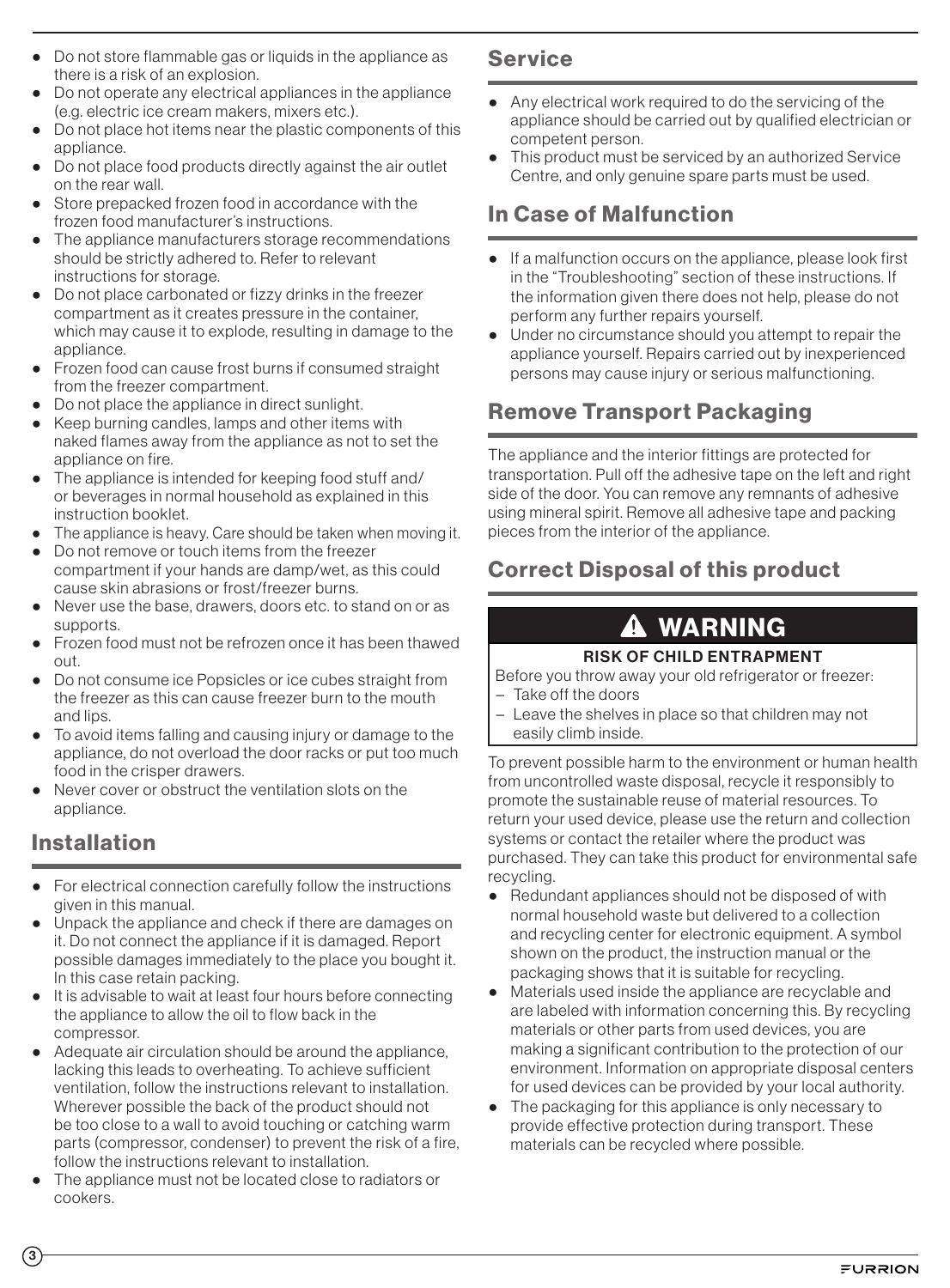# <span id="page-4-0"></span>Product Overview



# Installation

# **A** WARNING

Before installing, read the instruction carefully for your safety and correct operation of the appliance.

# **A** CAUTION

To avoid personal injury or damages at least 2 people are required for the installation.

### What's in the Box

Make sure you have all the following items included in the packaging. If any item is damaged or missing, contact your dealer.

- Refrigerator x 1
- User Manual x 1
- Warranty Manual x 1

Installation and service must be performed by a recommended installer, service agency or electric supplier.

| <b>Item</b> | <b>Description</b>           |
|-------------|------------------------------|
| A           | <b>Freezer Compartment</b>   |
| $\bullet$   | Freezer Door Tray            |
| 2           | <b>Freezer Glass Shelves</b> |
| 6           | Freezer Drawer               |
| 8           | Refrigerator Compartment     |
| 4           | Refrigerator Glass Shelves   |
| 6           | <b>Refrigerator Drawer</b>   |
| [6]         | Refrigerator Door Tray       |

#### NOTE:

- Due to possible update of product from time to time, your refrigerator may be slightly different from this User Manual, but its function and operation remain the same.
- To get the best energy efficiency of this product, please place all shelves, drawer and baskets on their original position as the User Manual indicates.

### Before First Use

- Remove all packaging, including the foam backing at the bottom of refrigerator and the tapes fixing accessories in the box.
- Place the refrigerator in a proper up-right position, let it stand up-right for at least 4 hours before powering on.
- Remove the film: There is a layer of transparent film on the panel surface to protect it from being scratched. You can choose to remove or leave the film as needed.
- Review product specifications below to plan for proper clearances in and around the enclosure.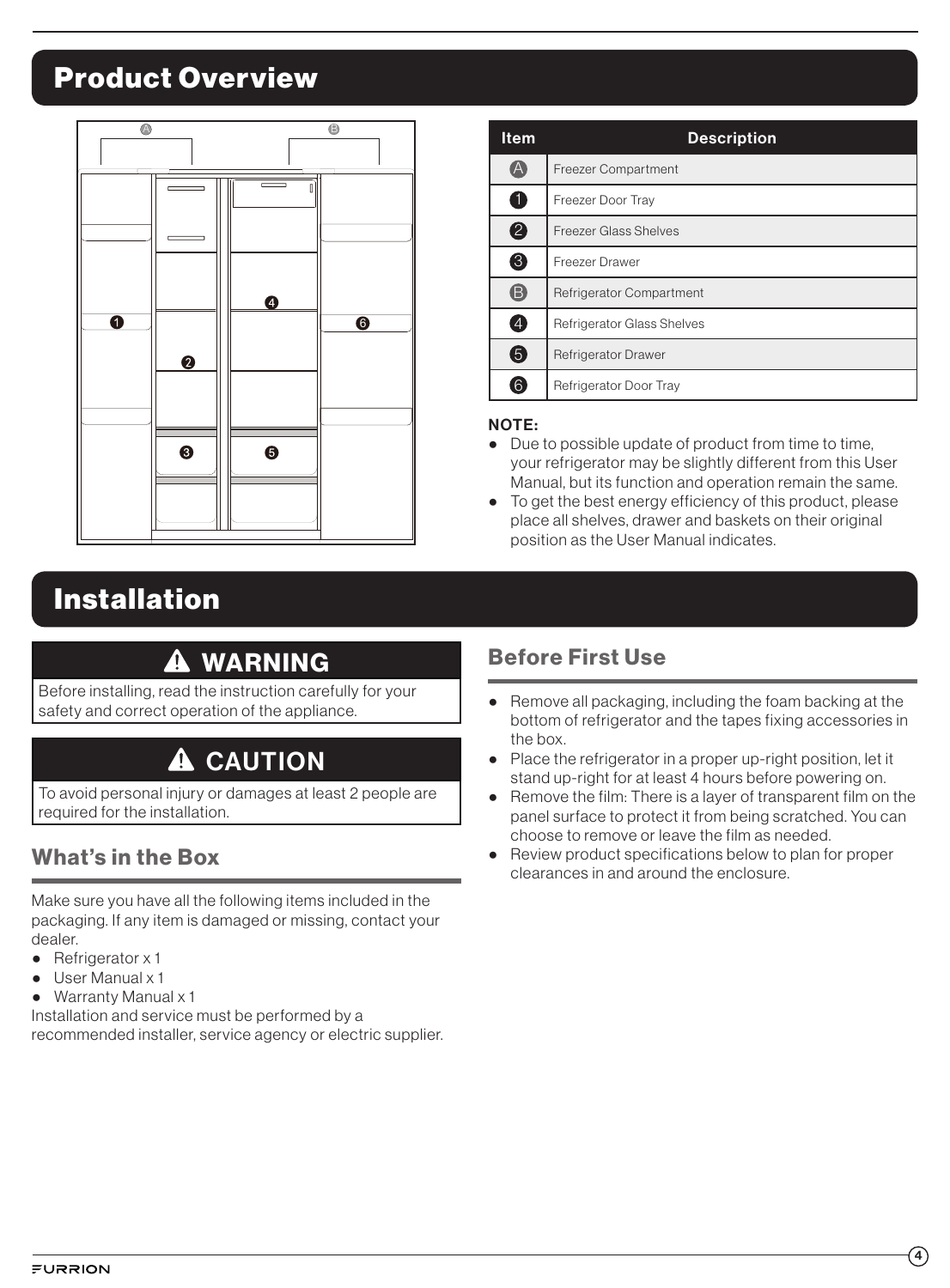#### <span id="page-5-0"></span>Specification Front View Side View







Front View Side View

| <b>Dimension</b> |               |   |                          |
|------------------|---------------|---|--------------------------|
|                  | 32"<br>836mm  | F | $12\frac{1}{2}$<br>319mm |
|                  | 25"<br>636mm  |   | $13\frac{1}{2}$<br>343mm |
|                  | 70"<br>1780mm | G | 40"<br>1020mm            |
|                  | 59"<br>1498mm |   | $21\%$ "<br>554mm        |

#### NOTE:

- The preddermatics correctly installed, located and<br>operated in accordance with the instructions contained in ● The product must be correctly installed, located and the User Manual provided.
- Parameters provided in table are design parameters. Because of the various reasons, there will be a slight deviation between actual dimension and design parameter. The data listed are only for reference.

### Site Preparation

#### Select Location

- Your new refrigerator must stand on a flat surface which should support a weight of 529Lbs (240kg). Surface must be level relative to the coach floor plane. NOTE: A slope that is comfortable to live with, and from normal transportation is acceptable.
- If the appliance is to be placed onto the carpet, support it with a wooden board. Do not place the appliance directly on the carpet, as the heat from the compressor may cause the carpet to fade.
- For best and most efficient operation, the refrigerator should operate within 50°F ~ 109°F (10°C ~ 43°C). If installing near large heat sources, such as furnaces, fireplaces, furnaces, etc. Ensure a thermal barrier, such as wood paneling, isolates the refrigerator space as not to hinder performance of the appliance.

#### Refrigerator Cabinet/Enclosure Preparation

Position the appliance away from sources of heat such as stoves, radiators, direct sunlight, direct weather such as rain, etc.



| w | Min. 33%" (861mm) |
|---|-------------------|
| н | Min. 71" (1805mm) |
| D | Min. 24%" (630mm) |

NOTE: Dimensions include the required clearance for venting.

Electrical Connection

#### **A WARNING**

Any electrical work required to install this appliance should be carried out by a qualified or competent person.

All Furrion products referenced in this manual is to be installed in accordance with local and national codes, including the latest editions of the following standards:

#### USA:

- − NFPA 1192
- − NFPA 70
- − ANSI/RVIA low Voltage

#### Canada:

- − C22.1
- − CSA Z240

The refrigerator is powered by nominal DC12V, wire size (AWG) is important to prevent significant voltage drop. Directly connect 12V+ to the DC12V power source. Fuse the wire appropriately within 18" of the DC12V power source for the wire size/rating used.

 $(5)$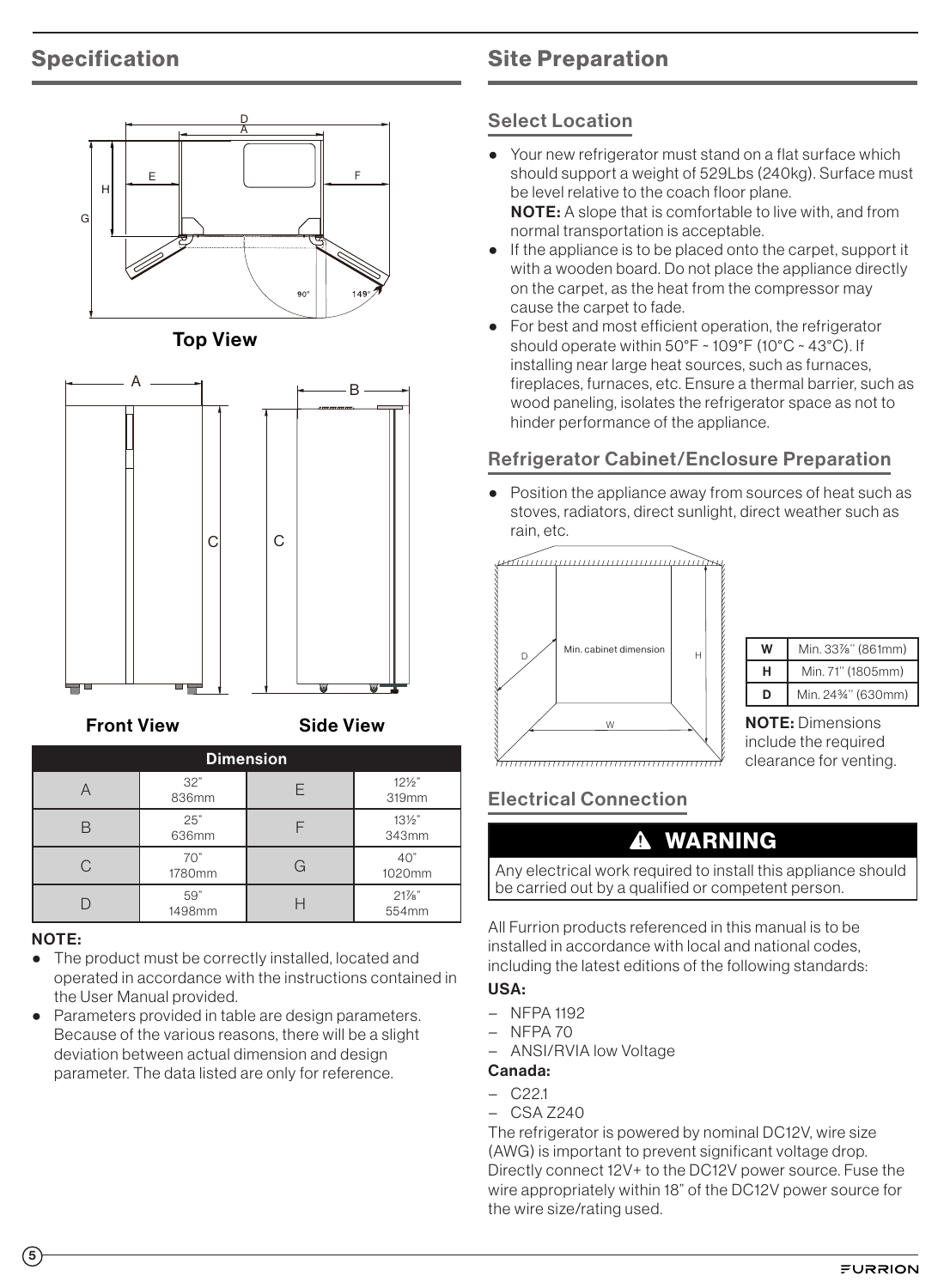<span id="page-6-0"></span>The following is a guideline for wire lengths:

- 15ft or less = 10AWG
- 15ft to  $25$ ft =  $8$ AWG
- $25ft to 40ft = 6AWG$

NOTE: The connection can be made to the house mini breaker, if the breaker rating is appropriate for the wire used.



- Enter service wire into the cabinet space. It is acceptable to enter through the cabinet floor, sidewall or ceiling. Ensure that the wire enters within the free cabinet space behind the refrigerator.
- Furrion recommends dropping the 12V feed wire from the upper ceiling or upper rear wall. Temporarily affix the wires to the upper half of the appliance with tape so that excess wire will droop without risk of rubbing with the appliance chassis and floor during installation.



#### Confirm Wire Size by Measuring Overall Voltage Drop:

Start the appliance from warm, measure voltage difference between the DC12V power source terminal and connection on the appliance.

Adjust wire size if the difference exceeds 0.3-0.4V DC. NOTE: The refrigerator is powered by DC 12V and must be supplied at SAFETY EXTRA-LOW VOLTAGE circuit.

#### Drainage Preparation

The cavity condensate drainage is captured in a drain pan integrated with the unit. No external drainage needs to be prepared at this point.

# Securing the Refrigerator

# **A** WARNING

#### FIRE AND ELECTRICAL SHOCK HAZARD

● The appliance contains hidden refrigerant lines and electrical wiring.

Follow all guidance in this section to prevent death, injury or property damage

For mobile applications, it is imperative to determine a sufficient securing method to prevent sliding and tipping of the appliance during transportation. Furrion is not providing sufficient mounting methods, but providing guidelines to consider when evaluating.

#### Body Mounting

# **A WARNING**

#### FIRE AND ELECTRICAL SHOCK HAZARD

DO NOT pierce screws into any surface of the refrigerator as there is a risk of refrigeration leak or electrical shock hazard.

It is acceptable to use brackets to mount to the body's front frame of the fridge and the floor to hold the fridge in place.

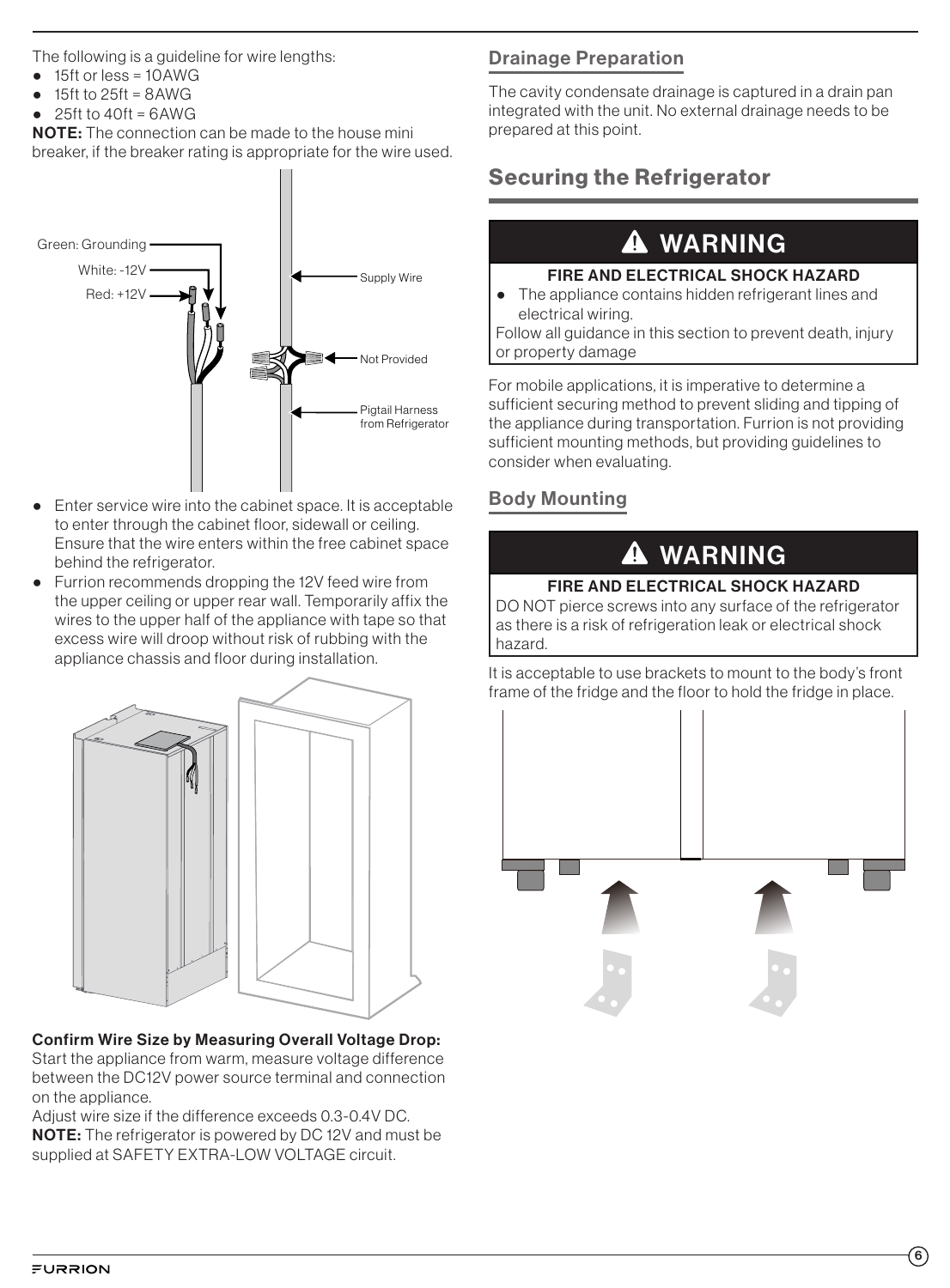#### <span id="page-7-0"></span>Top Restraints

● If restraints are used to mount or contact the top surface of the appliance, avoid contact with the gray plastic electrical cover to prevent damage. (Fig. 3)



#### Hinge Mounting

If using the hinge as a securing method (Fig. 1), support the bottom of the hinge with a wood trim/block to prevent bending/damage to the hinge. The wood block can also be used to choke the wheel from moving. (Fig. 2).





#### Levelling (Optional)

Screw the leveling feet into the bottom hinges in appropriate depth until the refrigerator is leveled. (Fig. 3)



# **Operation**

## Control Panel

- All functions and controls of the unit are accessible from a control panel conveniently located on the front of the door. A display circuit board allows easy configuration of features and settings in a simple and intuitive manner.
- The display board consists of four buttons. You will hear a short beep when you press the buttons.
- To ensure the normal operation of the refrigerator, we recommend that when you start your refrigerator for the first time, set the temperature of the refrigerator compartment to 41 °F and the freezer compartment to  $O<sup>°</sup>F.$
- However, the exact setting should be chosen keeping in mind that the temperature inside is dependent on:
	- − Room temperature
	- How often the door is opened
	- Quantity of food stored
	- − Appliance location

#### NOTE:

● When the refrigerator starts up, it is in the default mode of Energy Saving, which is to save energy and prolong the service life of LED lights. The screen illuminates for 20s and then goes off.



### Function Selection

Press **Function** button to select operating mode following the sequence of Off Grid Vacation Mode (Holiday Mode) > Super Freezer Mode > Super Fridge Mode.

Stop cycling on desired setting to select mode. And the corresponding mode icon will illuminate.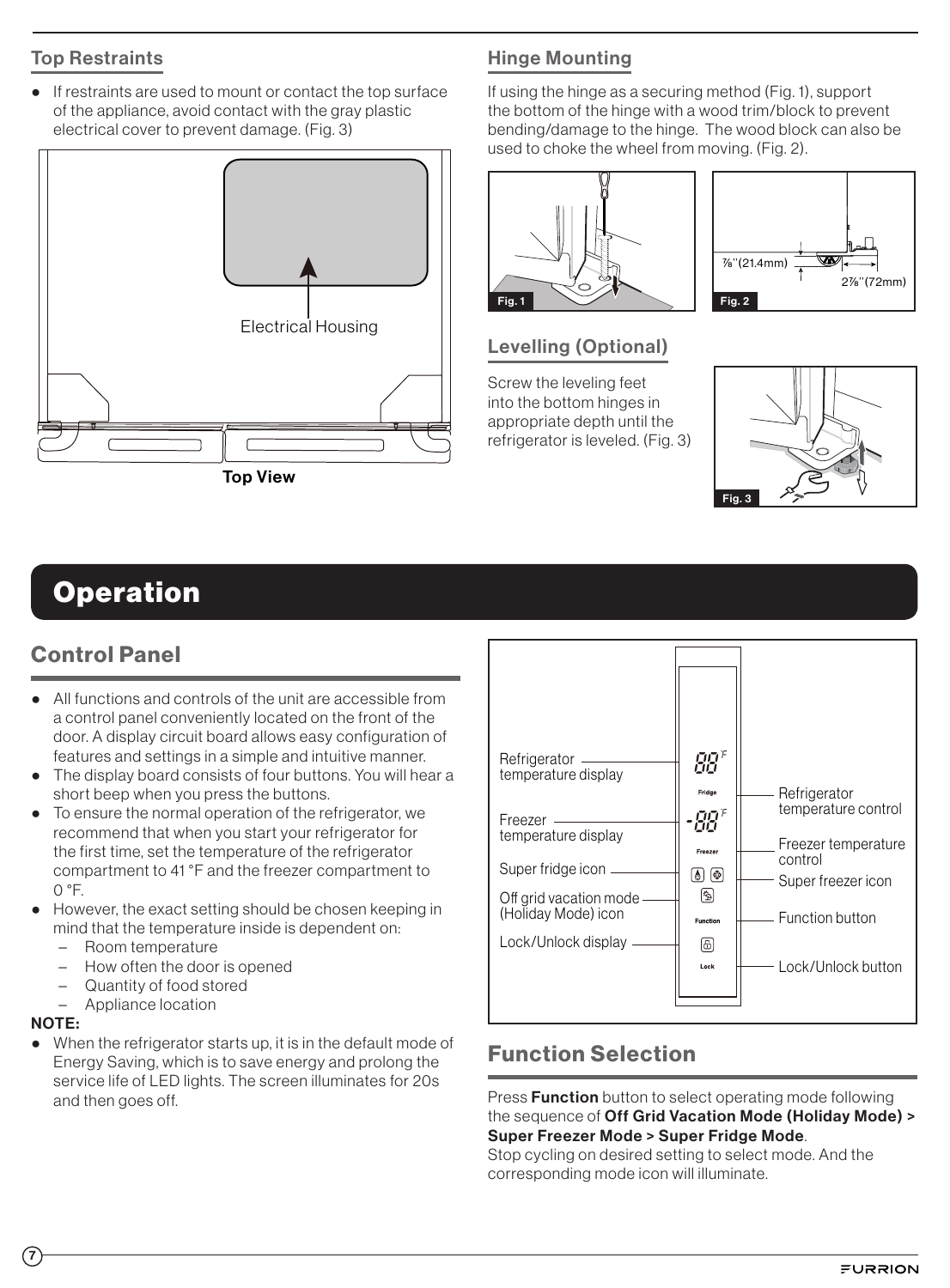#### <span id="page-8-0"></span>On/Off

- Long press **Function** button for 5 seconds to turn the refrigerator's LOW POWER mode on/off.
- Temperature displays illuminates with --, long press **Function** button for 5 seconds to turn refrigerator back on.

### **Off Grid Vacation Mode (Holiday Mode)**  $|\xi|$

In this mode, the refrigerator runs at 43 °F and the freezer runs at 5 °F.

Setting this mode can help conserve energy after disconnecting from shore power, and using only DC12V power source and solar power sources. Limit the frequency of door openings, and length of time open. Sensitive foods should be consumed more quickly, and stored toward the rear of the fridge to maintain freshness.

#### To optimize DC12V power source runtime performance:

- Ensure the refrigerator and food stored is down to desired temperature before disconnecting shore power.
- Avoid adding significant amounts of warm items, especially beverages, at one time unless already cooled.
- Adding new items is best in the morning to utilize solar power (if available) during the day to bring the temperature back down without consuming DC12V power source capacity.

### Super Freezer Mode ⊗

When the Super Freezer Mode is selected, the compressor will operate continuously to freeze foods faster, and keep them fresh. The super freezer mode will automatically turn off either after 24 hours of operation or when the freezer sensor reaches -18°F. The super freezer icon will turn off, and the freezer will continue to operate at the last temperature setting you have set before.

### Super Fridge Mode  $\left|\clubsuit\right|$

When the super fridge mode is selected, the fridge compartment reaches the set temperature in the shortest period, in order to keep the food as fresh as possible. In this mode, the set temperature of the fridge compartment locks on 32°F.

The program runs 150mins then exits automatically, the super fridge icon goes out,which means the super fridge function is disable, the temperature setting returns to the last one before the super fridge mode operates.

### Controls

#### Fridge Settings

You can change the temperature or settings of the refrigerator compartment by pressing the "**Fridge**" icon under the temperature display.

The default temperature of the refrigerator compartment is 41°F. To change the temperature press the "Fridge" button to cycle through the set temperatures: 41°F > 39°F > 38°F > 36°F > 34°F > 32°F > 43°F.

Stop cycling when the desired setting is selected.

#### Freezer Settings

You can change the temperature or settings of the freezer compartment by pressing the text '**Freezer**' under the temperature display.

The default temperature of the refrigerator compartment is 0°F. To change the temperature press the "**Freezer**" button to cycle through the set temperatures: 0°F > -2°F > -4°F > -6°F > -8°F > -10°F > 5°F> 4°F> 2°F.

Stop cycling when the desired setting is selected.

#### Lock/Unlock

- This refrigerator is able to lock the control panel to stop accidental operation.
- All buttons are locked if you press the Lock/Unlock button.
- The lock icon is illuminated when the control panel is locked.
- Hold the Lock/Unlock button for 3 seconds to Unlock. And the lock icon is no longer displayed.

#### Open Door Alarm

When the refrigerator door is left open for more than 1 minute a buzzer will alarm to remind you the door is open. After the door is closed, the alarm sound will stop automatically.

### Food Storage

#### IMPORTANT!

- When storing freezing foods, put them to the inside of freezer chamber, other than the bottle rack.
- Do not put bottled or canned foods into the freezer chamber to prevent frost cracking.
- Before putting hot foods into the refrigerator, cool them down to room temperature first; otherwise, power consumption will increase.
- Mark the freezing date on the packaging bag according to different storage lives of foods, so as to prevent foods from exceeding the freezing time limit.
- Divide foods into proper pieces and package them separately so as to freeze thoroughly and avoid being frozen together.
- The packaging materials shall be odorless, airtight, watertight and pollution-free, so packaged foods are not tainted by other odor and without quality reduction.
- Do not put too many fresh foods into the freezing chamber at once, preferably not exceeding the freezing capacity value of refrigerator.
- Melted foods cannot be frozen again, unless they are made into dishes; otherwise, their appearance will be affected.
- Glass bottles or containers shall not be placed into the freezer chamber or at the air outlet of fridge chamber duct, otherwise they may explode.
- Foods cannot block the air outlet, otherwise abnormal air circulation will be caused.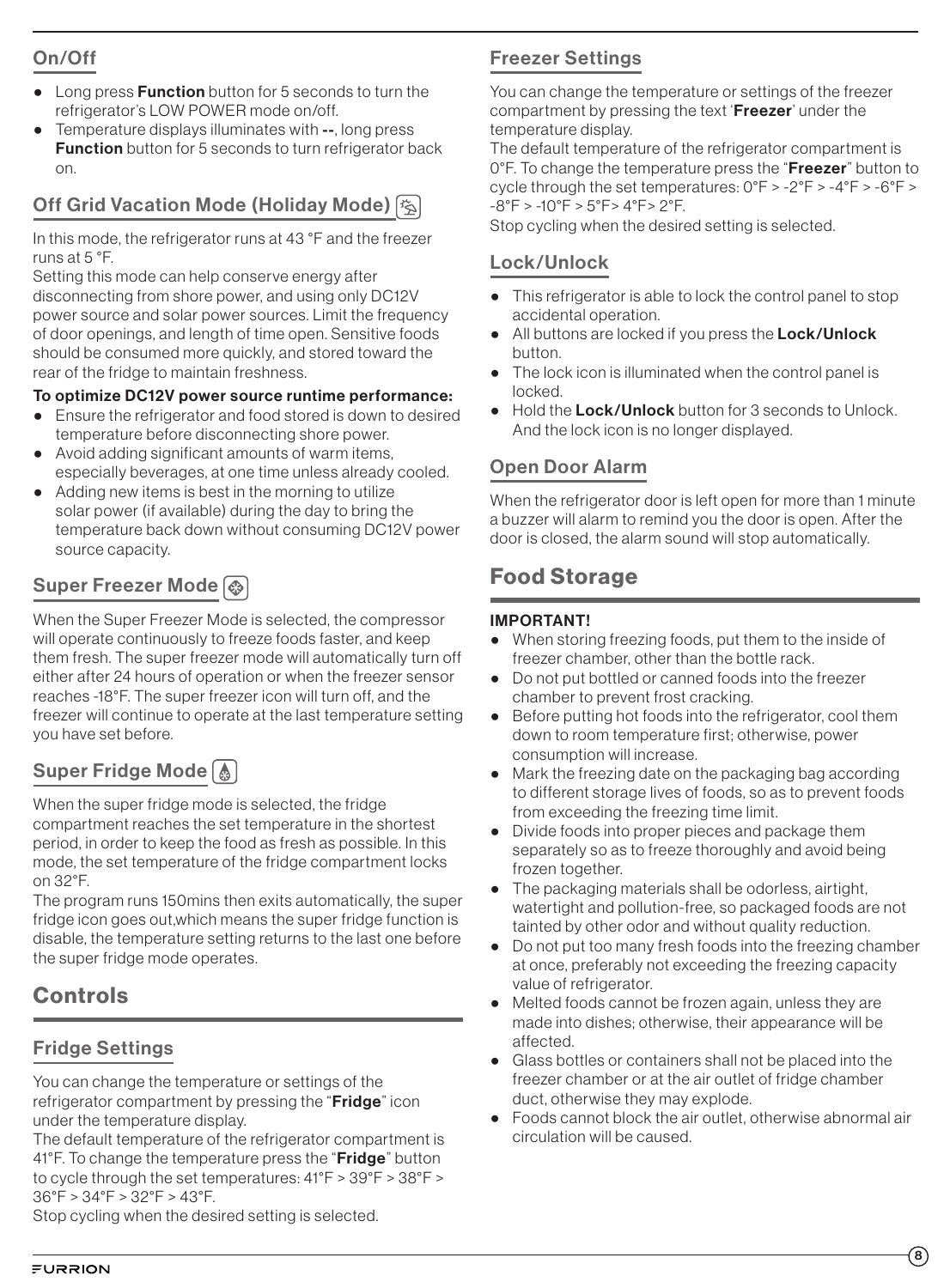#### Refrigerator Chamber

The refrigerator chamber is mainly used to store foods that are preserved for a short time.

The refrigerator chamber is suitable for storing fruits,vegetables,drinks and other foods that will be consumed in a short period of time. It is suggested to seal foods into a container and then put them into the refrigerator.



| Item           |                      | <b>Description</b>                  |
|----------------|----------------------|-------------------------------------|
| O              | <b>Glass Shelves</b> | Drinks, Wheaten Foods, Milk, etc.   |
| $\mathbf{Q}$   | Drawer               | Fruits, Vegetables, etc.            |
| 3              | <b>Top Tray</b>      | Dairy Products, Odorous Foods, etc. |
| $\overline{4}$ | <b>Bottle Rack</b>   | Thin Packaged Foods, etc.           |

#### Freezer Chamber

The freezer chamber is used to freeze foods, store deeply frozen foods and make ice cubes.

It can preserve foods for a long time.

The freezing chamber is suitable for retaining the freshness of foods for a long time. When storing meat, it is suggested to cut the meat into pieces which are easy to take out, and mark the freezing date to prevent foods from exceeding the time limit.



| ltem              |                   | <b>Description</b>                             |
|-------------------|-------------------|------------------------------------------------|
| A                 | Upper Bottle Rack | Small frozen articles                          |
| $\left[ 2\right]$ | Glass Shelf       | Frozen foods such as fish, meat & ice<br>cream |
| $\overline{3}$    | Drawer            | Packaged Frozen Foods, etc.                    |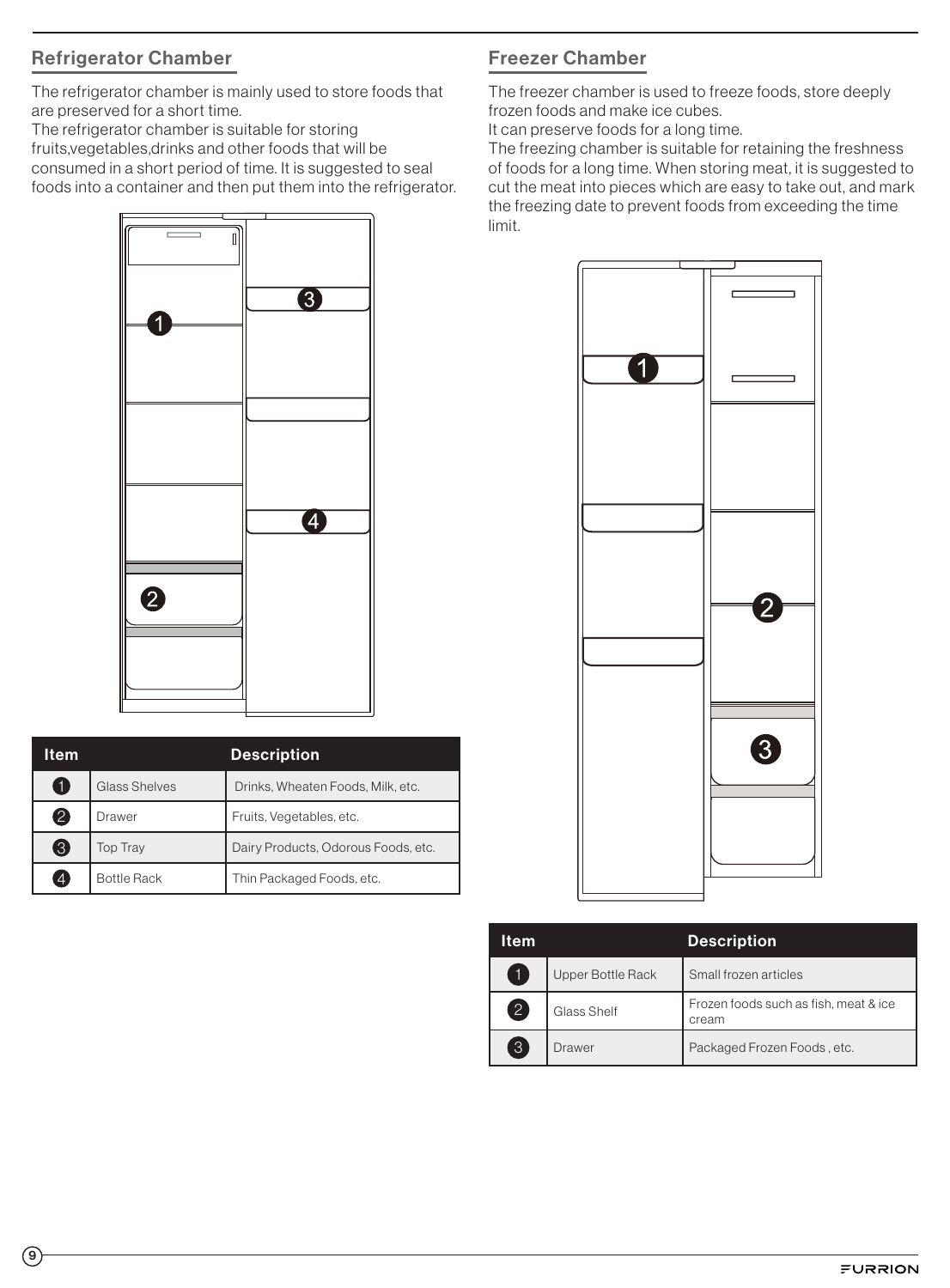### <span id="page-10-0"></span>Accessories

#### Fruit & Vegetable Box

The refrigerator chamber has a fruit and vegetable box, which can retain the moisture of fruits and vegetables and keep the humidity of the box properly. It is suitable for storing fruits and vegetables.(Fig. 7)

#### Glass Shelves

When removing shelving press the movable pin under the shelf with both hands and push inward at the same time. Then the glass shelf will be removed. (Fig. 8)



#### Bottle Shelves

**Disassembly:** Hold both sides of the bottle shelf with both hands. Push it from the side without the boss and push it inward as the direction of the arrow. When pushing hard, please note that the buckle on the edge of bottle shelf is

separated from the groove of the liner. Then bottle shelf can be removed.

Installation: Hold both sides of the bottle shelf with both hands. Install the buckle of the boss side at first. Then push the other side inward slightly, the buckle can be fixed. (Fig. 9)

#### Drawer of the Freezer Chamber

The upper drawer of freezer chamber can freeze and store large volume foods, and the lower drawer is mainly used to store frozen foods. (Fig. 10)



## **A** CAUTION

To avoid damage of the liner, clean the fridge immediately when food or liquids spills over. Oily liquids / food, like a soup can lead to cracks or corrosion in the liner.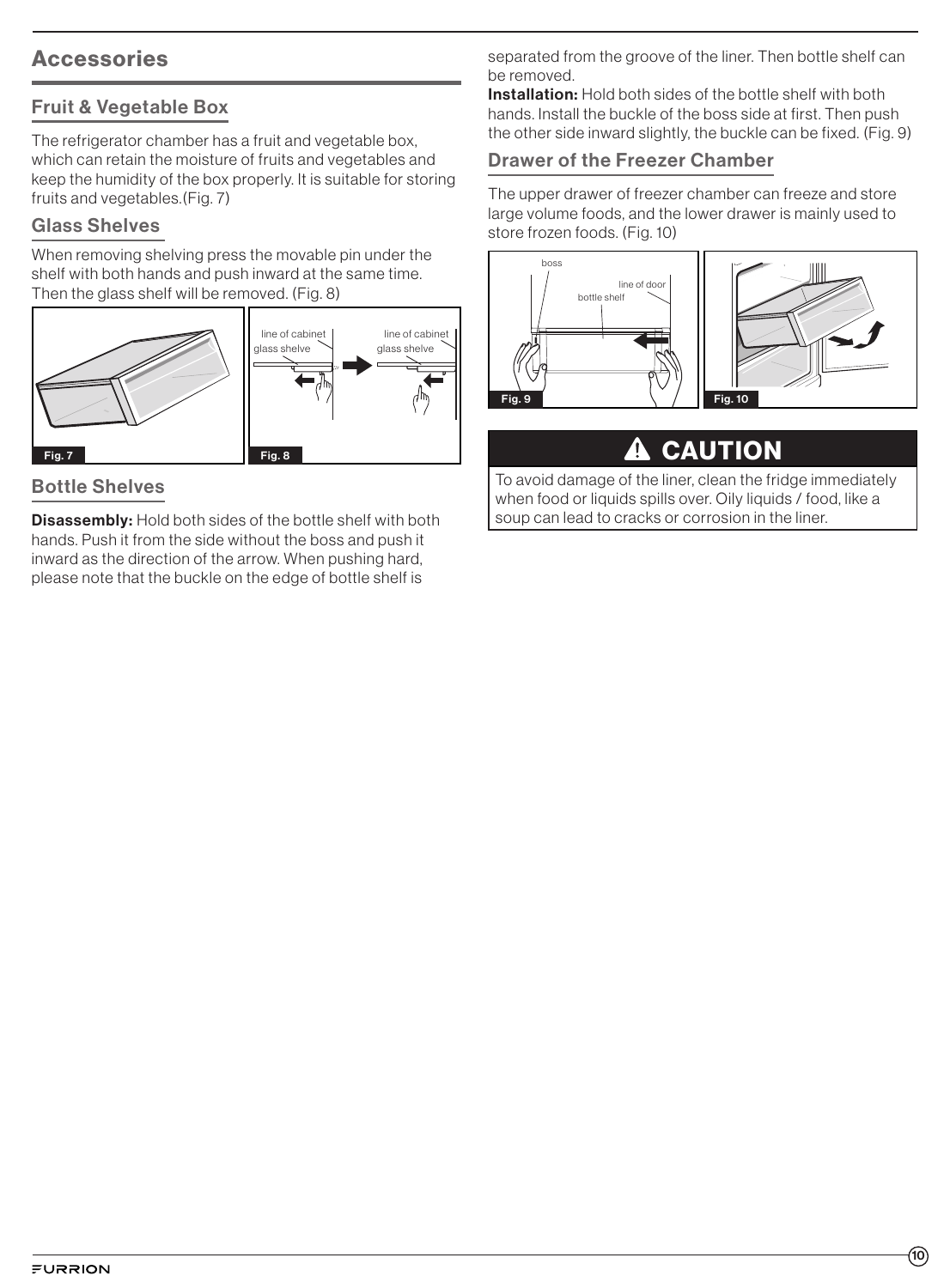# <span id="page-11-0"></span>Cleaning and Maintenance

# **A DANGER**

#### ELECTRIC SHOCK!

Always disconnect power before cleaning or maintenance

- Do not clean the appliance with metal objects, steam cleaner, ethereal oils, organic solvents or abrasive cleansers.
- Do not use sharp objects to remove frost from the appliance.
- Use a plastic scraper.

## Exterior Cleaning

# **A** CAUTION

Don't use Thinner, Car detergent, Clorox, ethereal oil, abrasive cleansers or organic solvent such as Benzene for cleaning as they may damage the surface of the appliance and may cause fire.

To maintain good appearance of your appliance, you should clean it regularly.

Wipe the digital panel and display panel with a clean, soft cloth.

Spray water onto the cleaning cloth instead of spraying directly on the surface of the appliance. This helps ensure an even distribution of moisture to the surface.

Clean the doors and cabinet surfaces with a mild detergent and then wipe dry with a soft cloth.

#### IMPORTANT!

- Remove the food from the appliance before cleaning. Store them in a cool place and well covered.
- Never clean the appliance with a steam cleaner. Moisture could accumulate in electrical components.

### Interior Cleaning

You should clean the appliance interior regularly. Follow the below steps:

- Remove all food.
- Wipe the inside of the fridge freezer with a weak solution of baking soda, and then rinse with warm water using a wrung-out sponge or cloth.
- Wipe completely dry before replacing the shelves and baskets. Thoroughly dry all surface and removable parts.

Although this appliance automatically defrosts, a layer of frost may occur on the freezer compartment's interior walls if the freezer door is opened frequently or kept open too long. If the frost is too thick proceed as follows:

- Remove existing food and accessories baskets, switch off the power supply of the refrigerator and leave the doors open.
- Ventilate the room thoroughly to accelerate the thawing process.
- When defrosting is completed, clean your freezer as described above.

# **A CAUTION**

Only after the interior is completely dry the appliance should be switched back on.

#### **Defrosting**

This appliance has an automatic defrosting function without manual operation.

#### Door Seals Cleaning

Take care to keep door seals clean. Sticky food and drinks can cause seals to stick to the cabinet and tear when you open the door.

Wash seals with a mild detergent and warm water. Rinse and dry it thoroughly after cleaning.

NOTE: Only after the door seals are completely dry the appliance should be powered on.

## Tips for Storage of Frozen Food

To obtain the best performance from this appliance, you should:

- Be sure that frozen foods are transferred from the food store to the freezer in the shortest possible time.
- Do not open the door frequently or leave it open longer than absolutely necessary.
- Once defrosted, food deteriorate rapidly and cannot be re-frozen.
- Do not exceed the storage period indicated by the food manufacturer.
- Hot vapours can lead to the damage of plastic parts.
- Ethereal oils and organic solvents can attack plastic parts, e.g. lemon juice or the juice from orange peel, butyric acid, a cleanser that contain acetic acid. Do not allow such substances to come into contact with appliance parts.
- Do not use any abrasive cleansers.
- Clean the appliance and the interior accessories with a cloth and lukewarm water. Commercially available dishwashing detergents may also be used.
- After cleaning wipe with fresh water and clean dishcloth.
- Check the water drain hole on the rear wall of the refrigerator compartment. Clear a blocked drain hole with the aid of something like a soft green peg, take care not to damage the cabinet.
- After everything is dry place appliance back into service.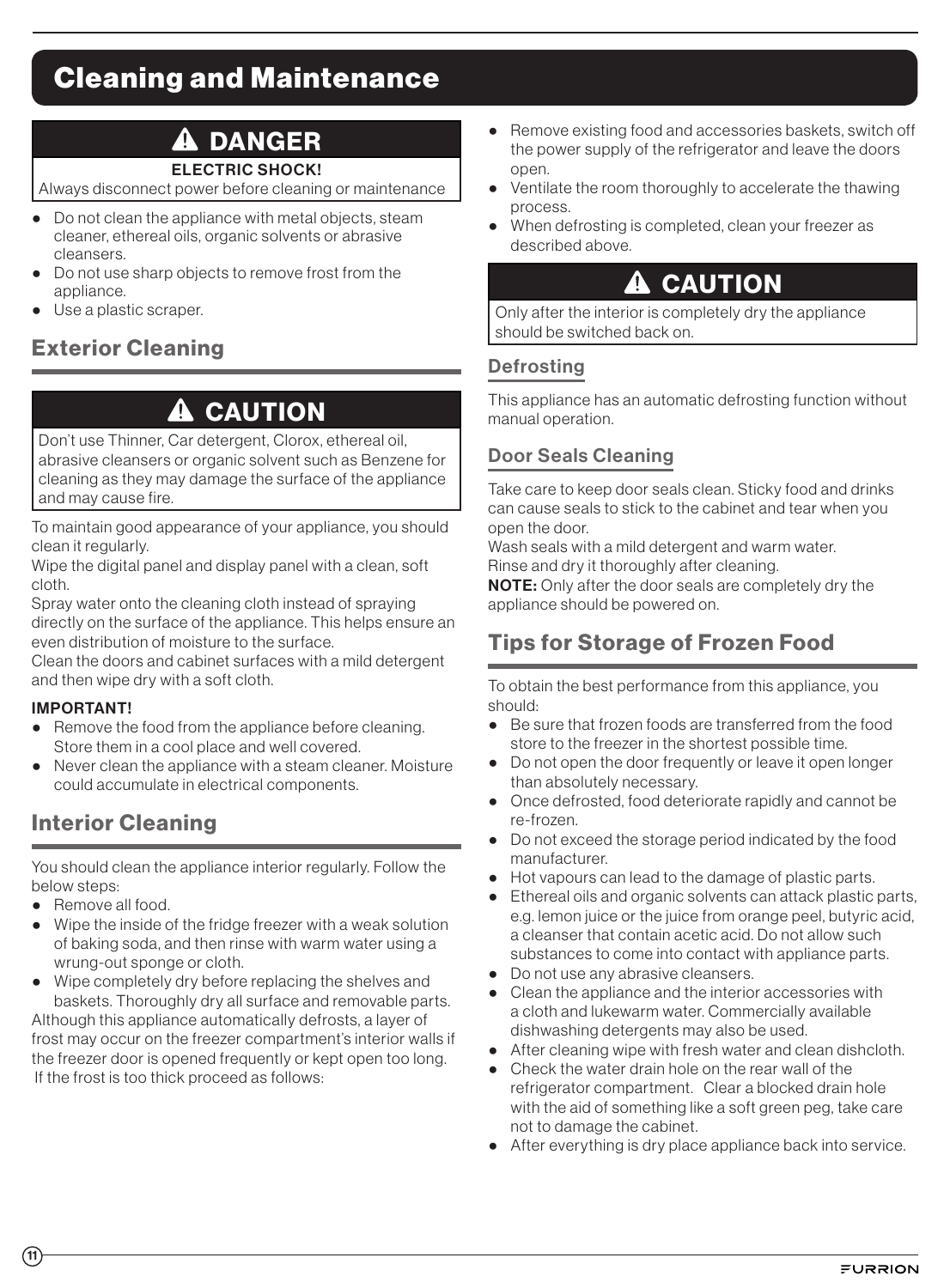# <span id="page-12-0"></span>Tips for Refrigeration

- Meat (all types): wrap in polyethylene (plastic) bags and place on the glass shelf above the vegetable drawer. To avoid food poising or contamination store meats properly wrapped for one or two days only.
- Cooked foods, cold dishes; these should be covered and may be placed on any shelf.
- Fruit and vegetables: thoroughly cleaned and placed in the special drawer provided.
- Dairy: placed in aluminum foil or polyethylene (plastic) bags while removing as much air as possible.
- Milk bottles: capped and stored in the bottle rack on the door.

# **Traveling**

Your refrigerator is designed to operate during normal transportation of your coach. Please refer to the following guidelines to assist during transportation.

- Always travel with the doors closed and ensure will not open during traveling.
- Avoid traveling with food in the cavity. Wait until you have arrived to your destination and remove any remaining food before departing.
- Turn refrigerator to "OFF" (LOW POWER MODE) if climbing/crawling any off-road grades. Compressor oil should resettle within 2 hours.
- Ensure the refrigerator has reached a desired stable temperature before departing for your trip. Avoid storing temperature sensitive items in the refrigerator while you are traveling unless a DC12V power source power source is available. During towing, the refrigerator can be operated as normal, as the tow vehicle should charge the DC12V power source. See Off-grid Vacation Mode for conserving power.
- Once you arrive at your destination, use the refrigerator as instructed in this manual.

#### STORAGE / WINTERIZATION

- A DC12V power source maintainer should be used for long storage, to keep a full charge.
- If the appliance is in storage, and not intended to be in operation, disconnect power, clean the inside thoroughly, and leave the doors propped open to avoid abnormal odors from developing.
- To prevent quick discharging of the batteries, the refrigerator can be turned off to enter LOW POWER mode. Both the temperature displays will show "--". Press and hold the **FUNCTION** for 5 seconds to cycle between ON/OFF.
- In LOW POWER mode, the interior lights, compressor and defroster are turned off.

### At Power Failure

- Generally, short-term power failure will not affect the temperature of the refrigerator. However, if power failure lasts for a long time, you shall reduce the opening frequency of refrigerator, and shall not put fresh foods into the refrigerator (prevent rise in the temperature of refrigerator from speeding up).
- If you know power failure is coming, you can turn on the "Super Freezer" function in advance to keep the temperature of refrigerator to the lowest value.

#### Shut Down

● Generally, it is not suggested to stop refrigerator or turn off the power switch; otherwise, the lifetime of refrigerator may be affected.

### Energy Saving Tips

- Make sure to keep the refrigerator away from heat sources and direct sunlight.
- Before storing hot foods, cool them down to room temperature and then put them into the refrigerator.
- Close the door timely, reduce the opening frequency, and shorten the opening time.
- When unfreezing frozen foods, you can put them into the refrigerator chamber, which will assist in refrigeration of the refrigerator chamber.
- Make sure that the temperature sensor is not covered or blocked by foods, and keep proper distance with foods.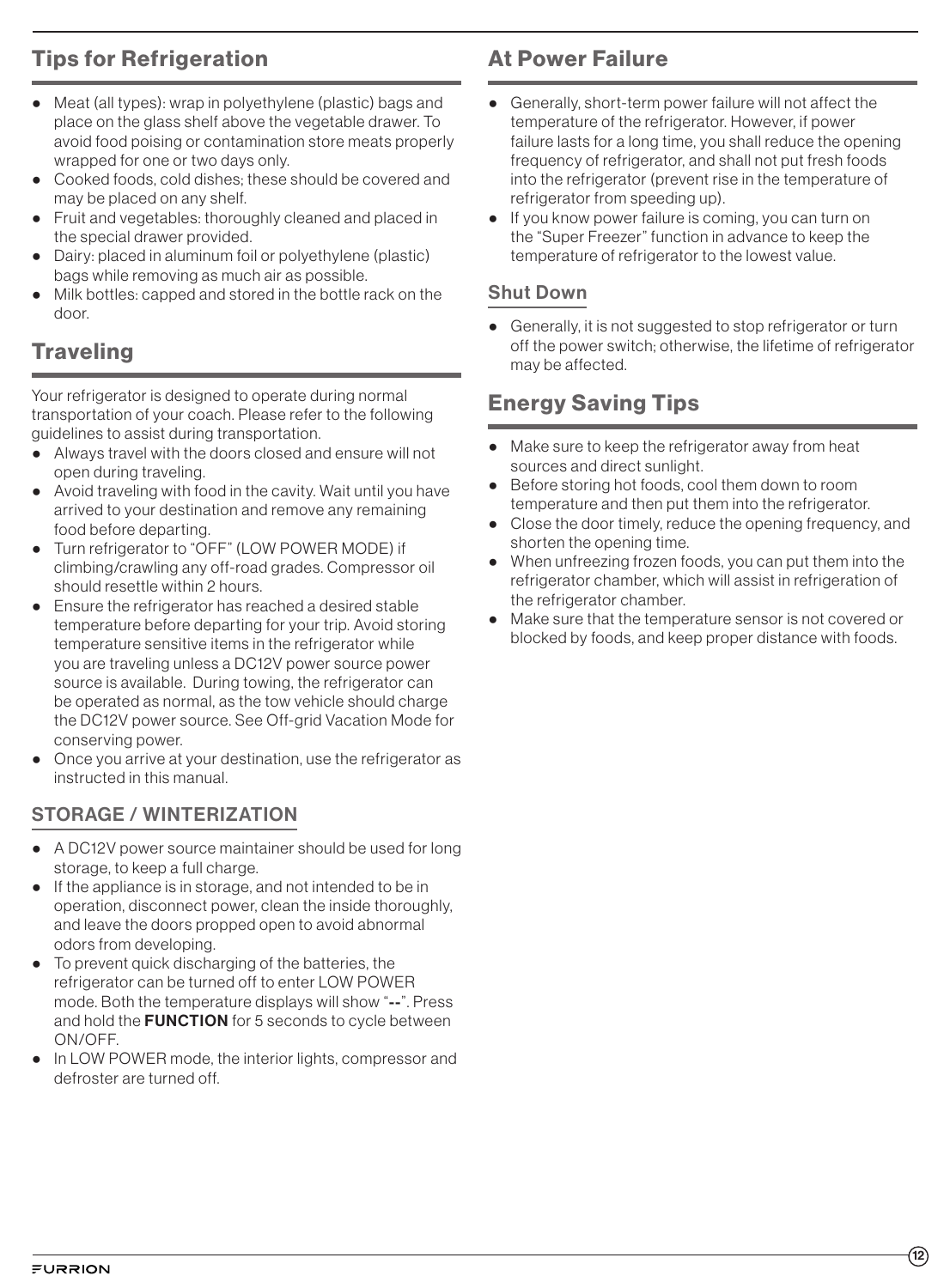# <span id="page-13-0"></span>Troubleshooting

# **A WARNING**

Before troubleshooting, disconnect the power supply.

#### IMPORTANT!

When the compressor is being turned on, the refrigerator creates some sounds / noises, like gurgling - this is perfectly normal.

#### Normal Phenomena

Repairs to refrigerators/freezers may only be performed by competent service engineers. Improper repairs can give rise to significant hazards for the user. If your appliance needs repairing, please contact your specialist dealer or your local Service Centre.

| Phenomena                                                                        | <b>Solution</b>                                                                                                                                                                                                                                                                                                                                                                                 |  |
|----------------------------------------------------------------------------------|-------------------------------------------------------------------------------------------------------------------------------------------------------------------------------------------------------------------------------------------------------------------------------------------------------------------------------------------------------------------------------------------------|--|
| <b>Button Failure</b>                                                            | Please check the control board whether the fridge is in lock mode. When in Lock mode, all buttons can't work.                                                                                                                                                                                                                                                                                   |  |
| Low voltage, the<br>compressor can't start                                       | Charge the RV-batteries by connecting the RV to the shore power.                                                                                                                                                                                                                                                                                                                                |  |
| Long time to start                                                               | When the surrounding ambient temperature is high, it will take a while to feel the compartments cooling.                                                                                                                                                                                                                                                                                        |  |
| Middle beams feel hot                                                            | Middle beams feel hot after a period of time of the appliance run, it is a normal phenomenon.                                                                                                                                                                                                                                                                                                   |  |
| Dew drops                                                                        | When external air flows into the cool inner surface of the fridge, dew drops can be formed.<br>If the humidity of the installed location is high or during the rainy season, dew drops can form on the outer side of the fridge. This<br>is a natural phenomenon that occurs during the humid weather, Wipe the water drops with a dry cloth.                                                   |  |
| <b>Noise</b>                                                                     | When you operate the fridge for the first time, the fridge will operate at high speed to cool fast and the sound can seem louder.<br>When the internal temperature falls below a certain level, the noise will subside.<br>When the compressor is starting up, or stopping, various parts may expand or contract. This may generate some audible sounds,<br>noises, which are perfectly normal. |  |
| <b>Compressor hot</b>                                                            | When working, the temperature of the compressor housing may rise to more than 176 °F - please do not touch the compressor, it<br>may cause serious injury.                                                                                                                                                                                                                                      |  |
| <b>Compressor long time</b><br>running                                           | When the ambient temperature is too high or put too much fresh foods into the fridge, it will take long time to cool down until the<br>appliance runs at the setting temperature.                                                                                                                                                                                                               |  |
|                                                                                  | Contact Manufacturer                                                                                                                                                                                                                                                                                                                                                                            |  |
| Light is not working                                                             | If door has been left open too long lights will be deactivated. Close & reopen the door to activate                                                                                                                                                                                                                                                                                             |  |
| Middle beam feels hot                                                            | Normal phenomenon.                                                                                                                                                                                                                                                                                                                                                                              |  |
| <b>Both the temperature</b><br>displays show "--" and<br>interior lights are off | The refrigerator is in Low Power mode. Press and hold the Function button for 5 seconds to exit the Low Power mode                                                                                                                                                                                                                                                                              |  |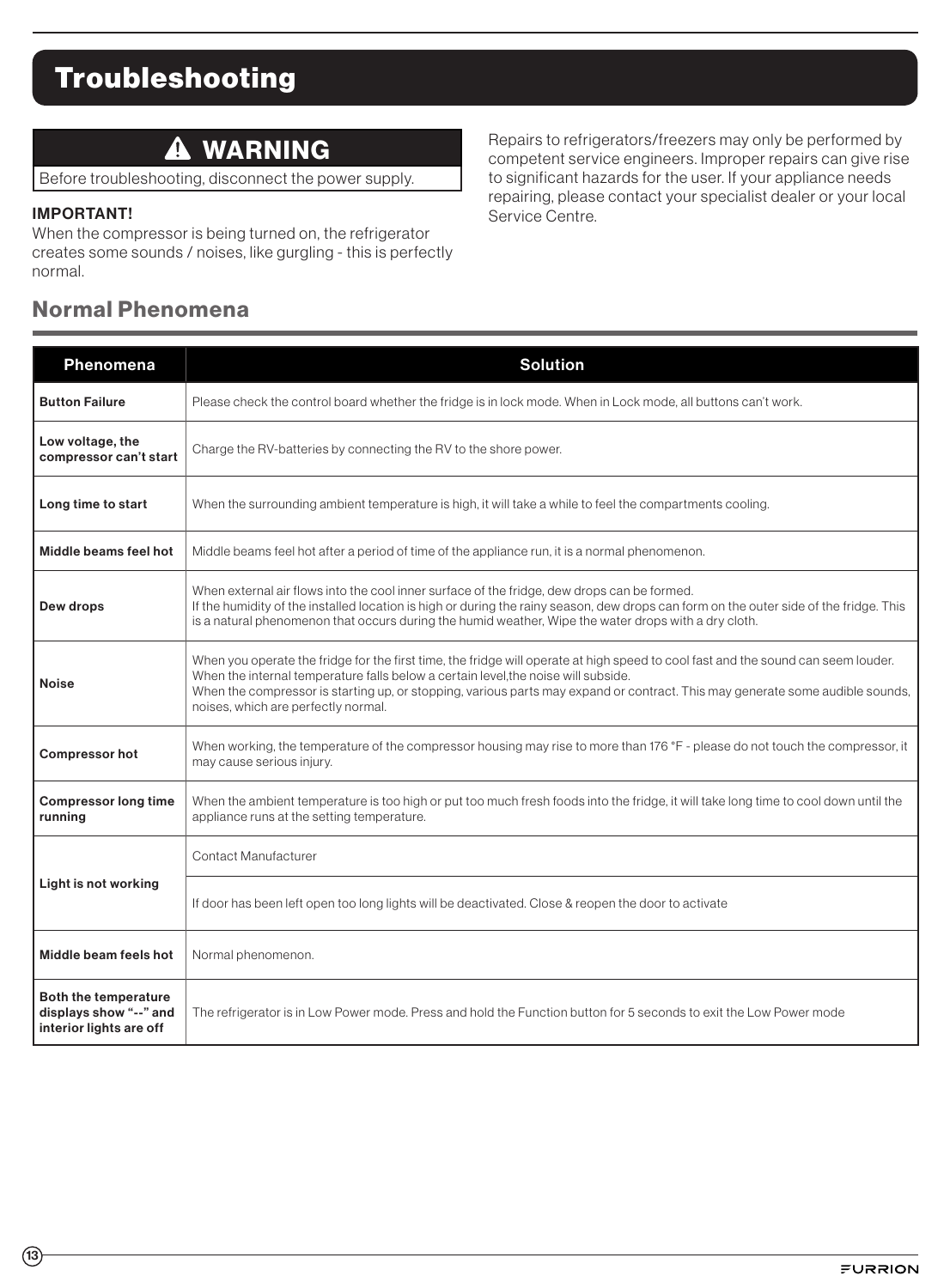## <span id="page-14-0"></span>Troubleshooting

Before contacting the Furrion Customer Service:

1. Try to solve the problem yourself following the points described in the table below.

2. Turn off the appliance and restart it to see if the fault persists.

| <b>Trouble</b>                          | <b>Possible Cause</b>                                                       | <b>Solution</b>                                                                                              |
|-----------------------------------------|-----------------------------------------------------------------------------|--------------------------------------------------------------------------------------------------------------|
|                                         | Appliance is not switched on                                                | Switch on the appliance.                                                                                     |
| No display on the                       | RV batteries are empty.                                                     | Recharge the DC12V power source (by connecting RV to the shore<br>power).                                    |
| display panel                           | Fuse is blown or defective                                                  | Check fuse, replace if necessary.                                                                            |
|                                         | DC connecting wires are intermittent / broken                               | Such malfunctions are to be corrected by an electrician.                                                     |
| Alarm sound                             | Door is slightly open or not closed fore more than 1 minute                 | Close the door completely.                                                                                   |
|                                         | Under defrosting mode                                                       | Normal for defrosting.                                                                                       |
| Compressor doesn't<br>work              | DC12V power source voltage is too low or DC12V<br>power source is too weak. | Charge / replace DC12V power source.                                                                         |
|                                         | Floor is uneven or week                                                     | Be sure the floor is even and solid and can adequately support the fridge.                                   |
| Vibrating noise                         | Items placed on the top of the fridge are vibrating                         | Remove items.                                                                                                |
|                                         | Fridge touches the wall or cabinet                                          | Move fridge so that it does not touch the wall or cabinet.                                                   |
| <b>Layer of Frost in</b><br>compartment | Blocked air outlets                                                         | Check air outlets not blocked, ensure food placed in appliance has<br>sufficient ventilation                 |
| Doors can't be<br>closed easily         | Blockage                                                                    | Check nothing internal is trapped in the door.<br>Tilt the refrigerator back to allow self-closing mechanism |
|                                         | Damaged LED                                                                 | Contact Manufacturer                                                                                         |
| Light is not working                    | Control system disabled lights                                              | If door has been left open too long lights will be deactivated. Close &<br>reopen the door to activate       |

# Specification

|                         | <b>Specifications</b>               |
|-------------------------|-------------------------------------|
| <b>Total Capacity</b>   | 15.6 cu. ft. (442L)                 |
| <b>Freezer Capacity</b> | 6.08 cu. ft. (172L)                 |
| <b>Fridge Capacity</b>  | 9.54 cu. ft. (270L)                 |
| Noise (dB)              | $<$ 42dB                            |
| Door Type               | Side by Side                        |
| Handle                  | <b>Recessed Handle</b>              |
| Control Type            | LED Display with electronic control |
| No. of Shelves          | 6                                   |
| No. of Crisper          | $\overline{4}$                      |
| Cooling Type            | Compression cooling system          |

| <b>Specifications</b>               |                                                                                                         |  |
|-------------------------------------|---------------------------------------------------------------------------------------------------------|--|
| Refrigerant                         | R600a                                                                                                   |  |
| Rated Voltage                       | <b>DC12V</b>                                                                                            |  |
| <b>Rated Current</b>                | 19A ( $\leq$ 20A)                                                                                       |  |
| Power Consumption                   | 667kWh/year                                                                                             |  |
| Off-Grid Rating                     | 5.3Ah @ 77°F (25°C)                                                                                     |  |
| Temperature Range                   | Refrigerator: 32°F to 43°F (0°C to 6°C) adjustable<br>Freezer: -10°F to 5°F (-23°C to -15°C) adjustable |  |
| <b>Working Temperature</b><br>Range | 50°F to 110°F (10°C to 43°C)                                                                            |  |
| Defrost                             | Automatic                                                                                               |  |
| Certification                       | <b>CSA</b>                                                                                              |  |